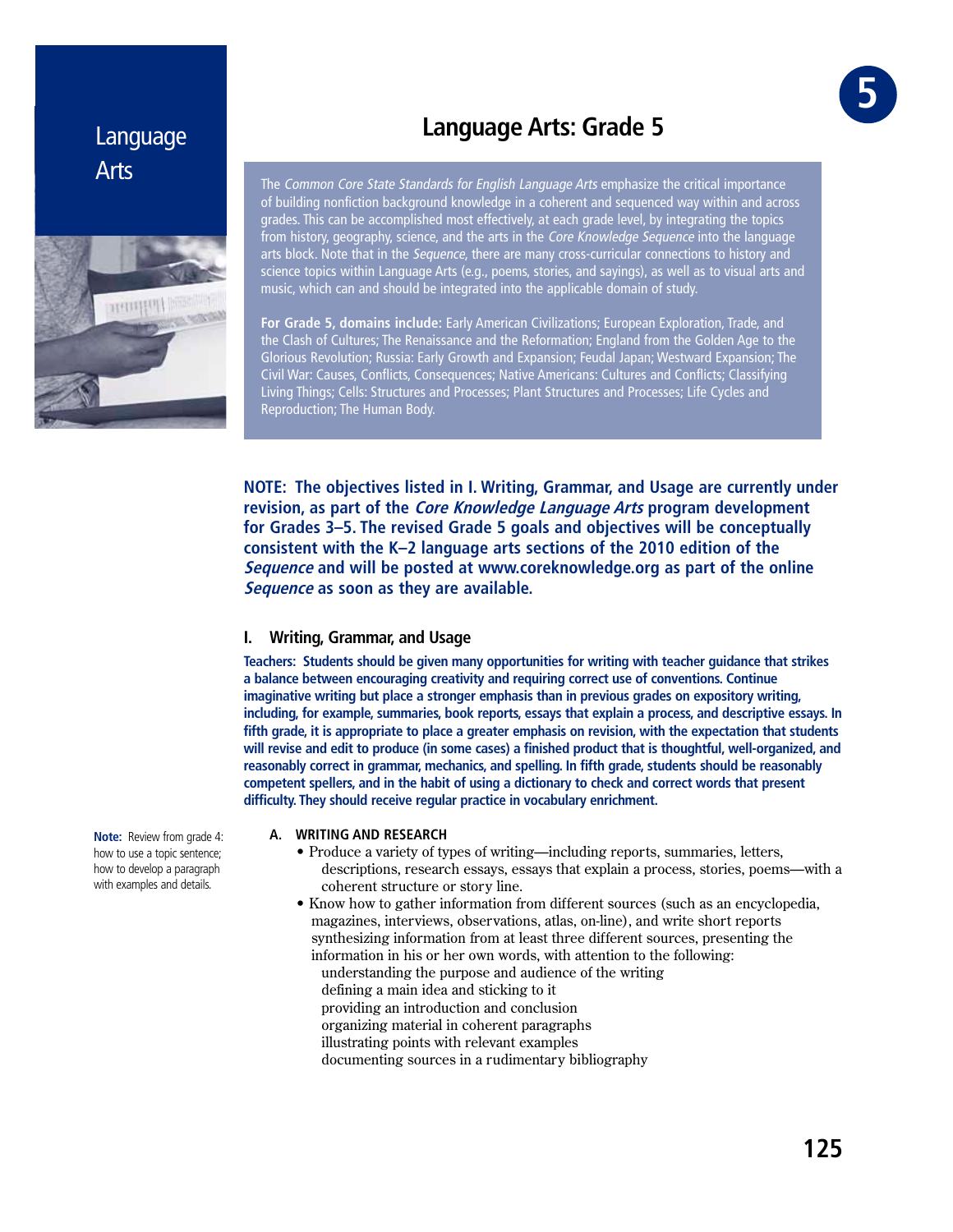

Note: Punctuation studied in earlier grades includes: end punctuation (period, question mark, or exclamation point); comma (between day and year when writing a date, between city and state in an address, in a series, after yes and no, before conjunctions that combine sentences, inside quotation marks in dialogue); apostrophe (in contractions, in singular and plural possessive nouns); and quotation marks (in dialogue, and for titles of poems, songs, short stories, magazine articles).

Note: A brief review of prefixes and suffixes introduced in earlier grades is recommended. Prefixes: re, un, dis, im (in), non, mis, en, pre. Suffixes: er and or, less, ly, ily, y, ful, able, ible, ment.

## **B. GRAMMAR AND USAGE**

- Understand what a complete sentence is, and identify subject and predicate correct fragments and run-ons
- Identify subject and verb in a sentence and understand that they must agree.
- Know the following parts of speech and how they are used: nouns, verbs (action verbs and auxiliary verbs), adjectives (including articles), adverbs, conjunctions, interiections.
- Understand that pronouns must agree with their antecedents in case (nominative, objective, possessive), number, and gender.
- Correctly use punctuation studied in earlier grades, as well as the colon before a list commas with an appositive
- Use underlining or italics for titles of books.

#### C. VOCABULARY

- Know how the following prefixes and suffixes affect word meaning:
	- Prefixes<sup>.</sup>

*anti* (as in antisocial, antibacterial)  $co$  (as in coeducation, co-captain) fore (as in forefather, foresee)  $il, ir$  (as in illegal, irregular) Suffixes:

> *ist* (as in artist, pianist)  $ish$  (as in stylish, foolish) ness (as in forgiveness, happiness) tion, sion (as in relation, extension)

*inter* (as in interstate) *mid* (as in midnight, Midwest) *post* (as in postseason, postwar) semi (as in semicircle, semiprecious)

# II. Poetry

Teachers: The poems listed here constitute a selected core of poetry for this grade. Expose children to more poetry, old and new, and have children write their own poems. To bring children into the spirit of poetry, read it aloud and encourage them to read it aloud so they can experience the music in the words. At this grade, poetry should be primarily a source of delight. This is also an appropriate grade at which to begin looking at poems in more detail, asking questions about the poet's use of language, noting the use of devices such as simile, metaphor, alliteration, etc.

A. POEMS

The Arrow And The Song (Henry Wadsworth Longfellow) Barbara Frietchie (John Greenleaf Whittier) Battle Hymn of the Republic (Julia Ward Howe) A bird came down the walk (Emily Dickinson) Casey at the Bat (Ernest Lawrence Thayer) The Eagle (Alfred Lord Tennyson) I Hear America Singing (Walt Whitman) I like to see it lap the miles (Emily Dickinson) I, too, sing America (Langston Hughes) Jabberwocky (Lewis Carroll) Narcissa (Gwendolyn Brooks) O Captain! My Captain! (Walt Whitman) A Poison Tree (William Blake) The Road Not Taken (Robert Frost) The Snowstorm (Ralph Waldo Emerson) Some Opposites (Richard Wilbur) The Tiger (William Blake) A Wise Old Owl (Edward Hersey Richards)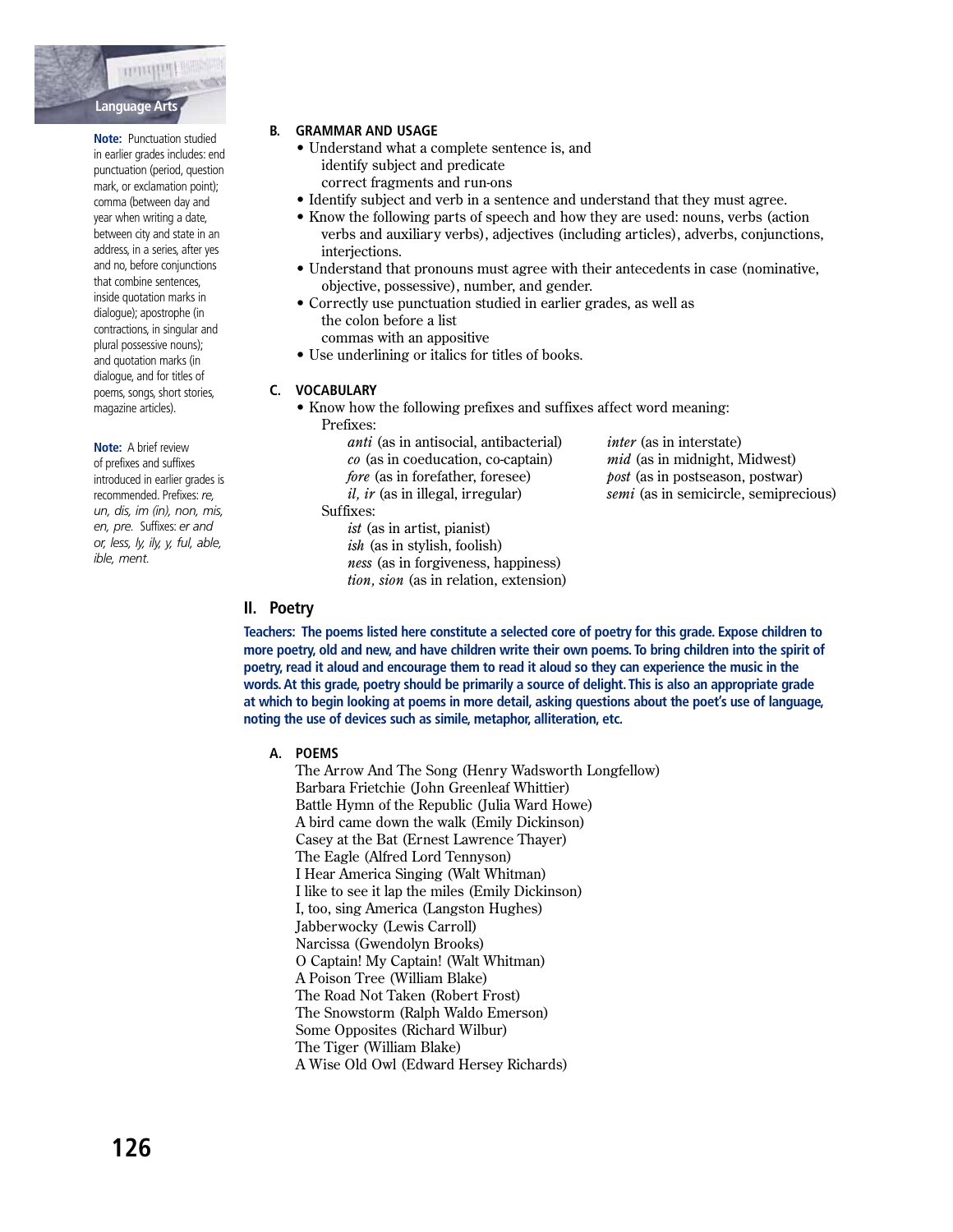

- **B. TERMS**
	- onomatopoeia alliteration

# **III. Fiction and Drama**

**Teachers: In fifth grade, students should be fluent, competent readers of appropriate materials. Regular independent silent reading should continue. Students should read outside of school at least 25 minutes daily.**

**The titles below constitute a selected core of stories for this grade. Expose children to many more stories, and encourage children to write their own stories. Children should also be exposed to nonfiction prose: biographies, books about science and history, books on art and music, etc.**

**Some of the works below, such as Don Quixote, Narrative of the Life of Frederick Douglass, or <sup>A</sup> Midsummer Night's Dream are available in editions adapted for young readers.**

#### **A. STORIES**

*The Adventures of Tom Sawyer* (Mark Twain) episodes from *Don Quixote* (Miguel de Cervantes) *Little Women* (Part First) (Louisa May Alcott) *Narrative of the Life of Frederick Douglass* (Frederick Douglass) **The Secret Garden (Frances Hodgson Burnett)** Tales of Sherlock Holmes, including "The Red-Headed League" (Arthur Conan Doyle)

#### **B. DRAMA**

- A Midsummer Night's Dream (William Shakespeare)
- $\bullet$  Terms:
	- tragedy and comedy act, scene Globe Theater

## **C. MYTHS AND LEGENDS**

- A Tale of the Oki Islands (a legend from Japan, also known as "The Samurai's Daughter")
- Morning Star and Scarface: the Sun Dance (a Plains Native American legend, also known as "The Legend of Scarface")
- Native American trickster stories (for example, tales of Coyote, Raven, or Grandmother Spider)

## **D. LITERARY TERMS**

- Pen name (pseudonym)
- Literal and figurative language imagery metaphor and simile symbol personification

# **IV. Speeches**

- Abraham Lincoln: The Gettysburg Address
- Chief Joseph (Highh'moot Tooyalakekt): "I will fight no more forever"

See also World History 5: The Renaissance, *re Don Quixote.*

See also World History 5: The Renaissance, *re A Midsummer Night's Dream.* 

See also World History 5: Feudal Japan, *re* "A Tale of the Oki Islands."

See also American History 5: Native American Cultures, *re* "Morning Star and Scarface" and Native American trickster stories.

See also American History 5: Civil War; and, Native Americans: Cultures and Conflicts.